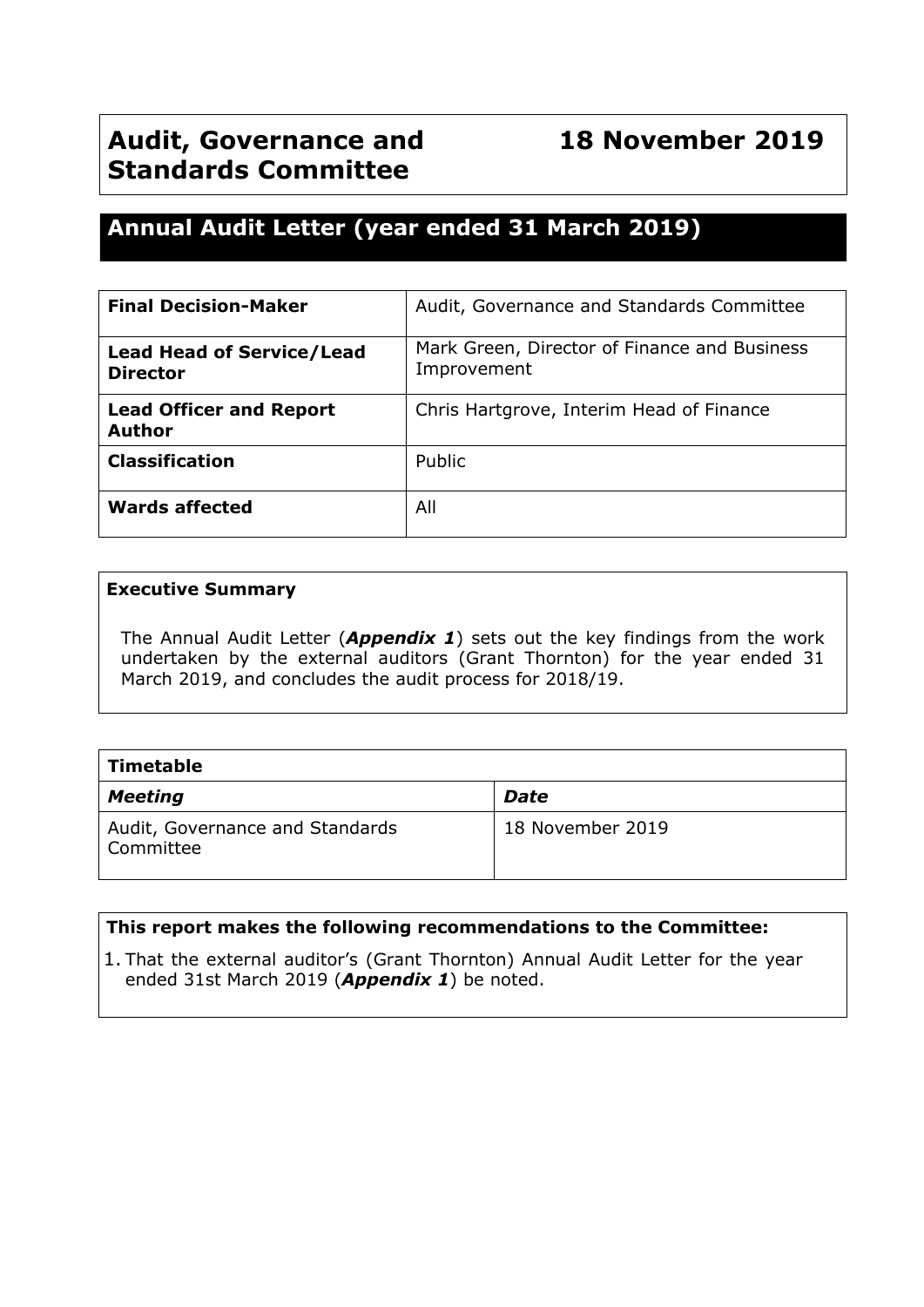# **Annual Audit Letter (year ended 31 March 2019)**

### **1. CROSS-CUTTING ISSUES AND IMPLICATIONS**

| <b>Issue</b>                                       | <b>Implications</b>                                                                                                                                                                                                                                                                                                                                                                                                        | Sign-off                                                |
|----------------------------------------------------|----------------------------------------------------------------------------------------------------------------------------------------------------------------------------------------------------------------------------------------------------------------------------------------------------------------------------------------------------------------------------------------------------------------------------|---------------------------------------------------------|
| <b>Impact on</b><br>Corporate<br><b>Priorities</b> | The recommendations will by<br>themselves<br>not<br>materially<br>achievement<br>affect<br>οf<br>corporate priorities. However,<br>the Council is committed to<br>delivering on its corporate<br>priorities and securing value<br>for money through effective<br><b>This</b><br>Annual<br>governance.<br>Audit Letter is one measure of<br>how effective the council has<br>been in delivering against this<br>commitment. | Director of Finance &<br><b>Business</b><br>Improvement |
| <b>Cross Cutting</b><br><b>Objectives</b>          | As noted above, the Council is<br>committed to delivering on its<br>priorities<br>corporate<br>(and<br>value<br>for<br>securing<br>money<br>through effective governance).<br>Council's<br>The<br>corporate<br>priorities include a range of<br>cross-cutting objectives.                                                                                                                                                  | Director of Finance &<br><b>Business</b><br>Improvement |
| <b>Risk Management</b>                             | Detailed within Section 5.                                                                                                                                                                                                                                                                                                                                                                                                 | Director of Finance &<br><b>Business</b><br>Improvement |
| <b>Financial</b>                                   | The<br>financial<br>implications<br>from<br>the<br>work of<br>arising<br>external<br>audit are<br>detailed<br>within <b>Appendix 1.</b>                                                                                                                                                                                                                                                                                    | Director of Finance &<br><b>Business</b><br>Improvement |
| <b>Staffing</b>                                    | No implications identified.                                                                                                                                                                                                                                                                                                                                                                                                | Director of Finance &<br><b>Business</b><br>Improvement |
| Legal                                              | The terms of reference for the<br>Audit,<br>Governance<br>and<br>Standards Committee require<br>the Committee to consider the<br>external auditor's Annual Audit<br>Letter.                                                                                                                                                                                                                                                | Director of Finance &<br><b>Business</b><br>Improvement |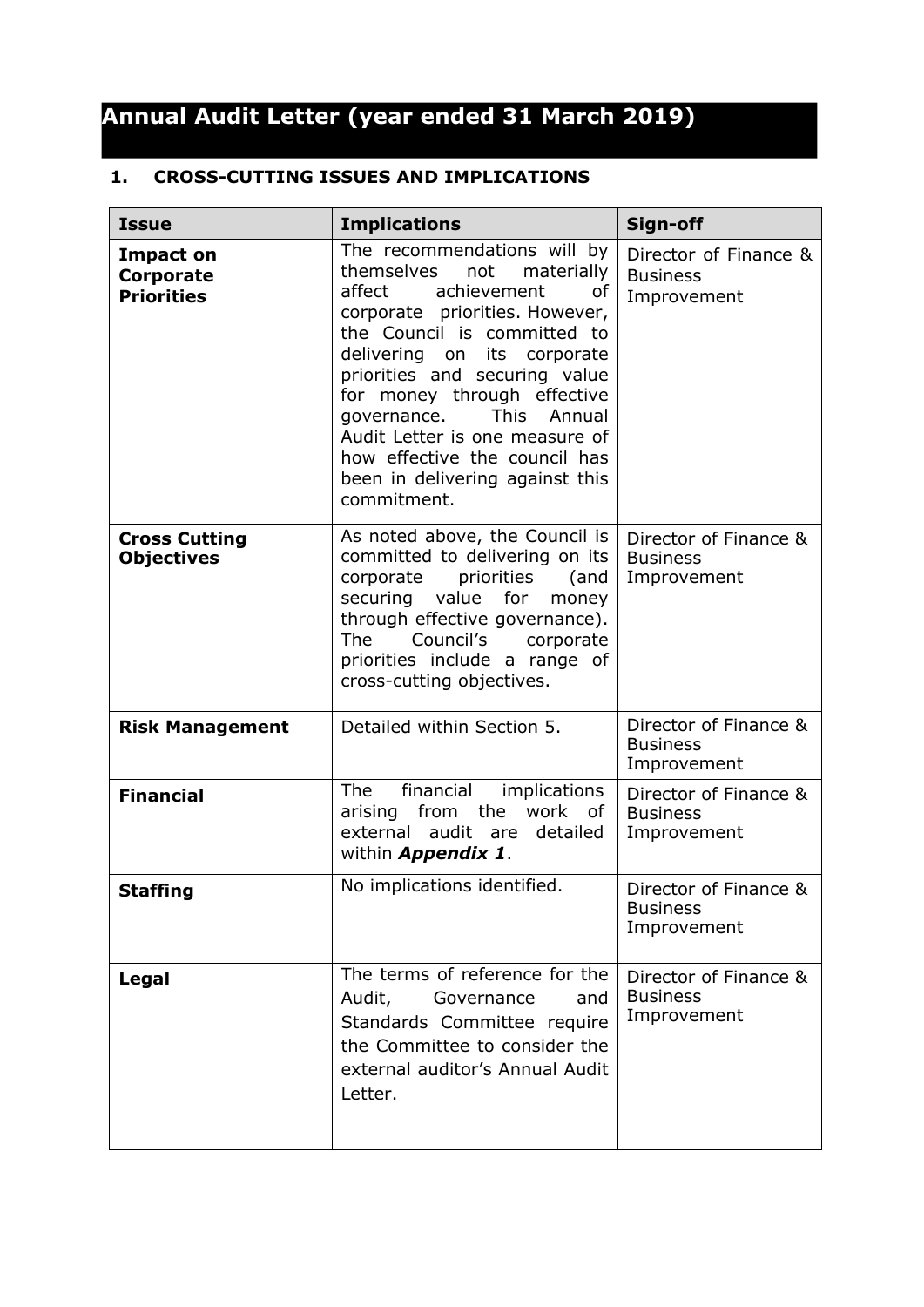| <b>Issue</b>                                 | <b>Implications</b>         | Sign-off                                                |
|----------------------------------------------|-----------------------------|---------------------------------------------------------|
| <b>Privacy and Data</b><br><b>Protection</b> | No implications identified. | Director of Finance &<br><b>Business</b><br>Improvement |
| <b>Equalities</b>                            | No implications identified. | Director of Finance &<br><b>Business</b><br>Improvement |
| <b>Public Health</b>                         | No implications identified. | Director of Finance &<br><b>Business</b><br>Improvement |
| <b>Crime and Disorder</b>                    | No implications identified. | Director of Finance &<br><b>Business</b><br>Improvement |
| <b>Procurement</b>                           | No implications identified. | Director of Finance &<br><b>Business</b><br>Improvement |

# **2. INTRODUCTION AND BACKGROUND**

- 2.1 The Annual Audit Letter sets out the key findings from the work external audit work undertaken for the year end 31st March 2019 by Grant Thornton. Representatives from Grant Thornton will be in attendance at the meeting to present the document and respond to any questions which Committee members may have.
- 2.2 It is recommended that this document is considered by the Committee in accordance with the terms of reference detailed within the Council's Constitution.
- 2.3 Key findings to note in the Annual Audit Letter at Appendix 1 include:
	- The external auditor gave an unqualified opinion on the Council's 2018/19 Statement of Accounts on 16th August 2019; and
	- The external auditor is satisfied that in all significant respects the Council put in place proper arrangements to secure economy, efficiency and effectiveness in its use of resources for the year ending 31st March 2019.

# **3. AVAILABLE OPTIONS**

3.1 The report is for noting only.